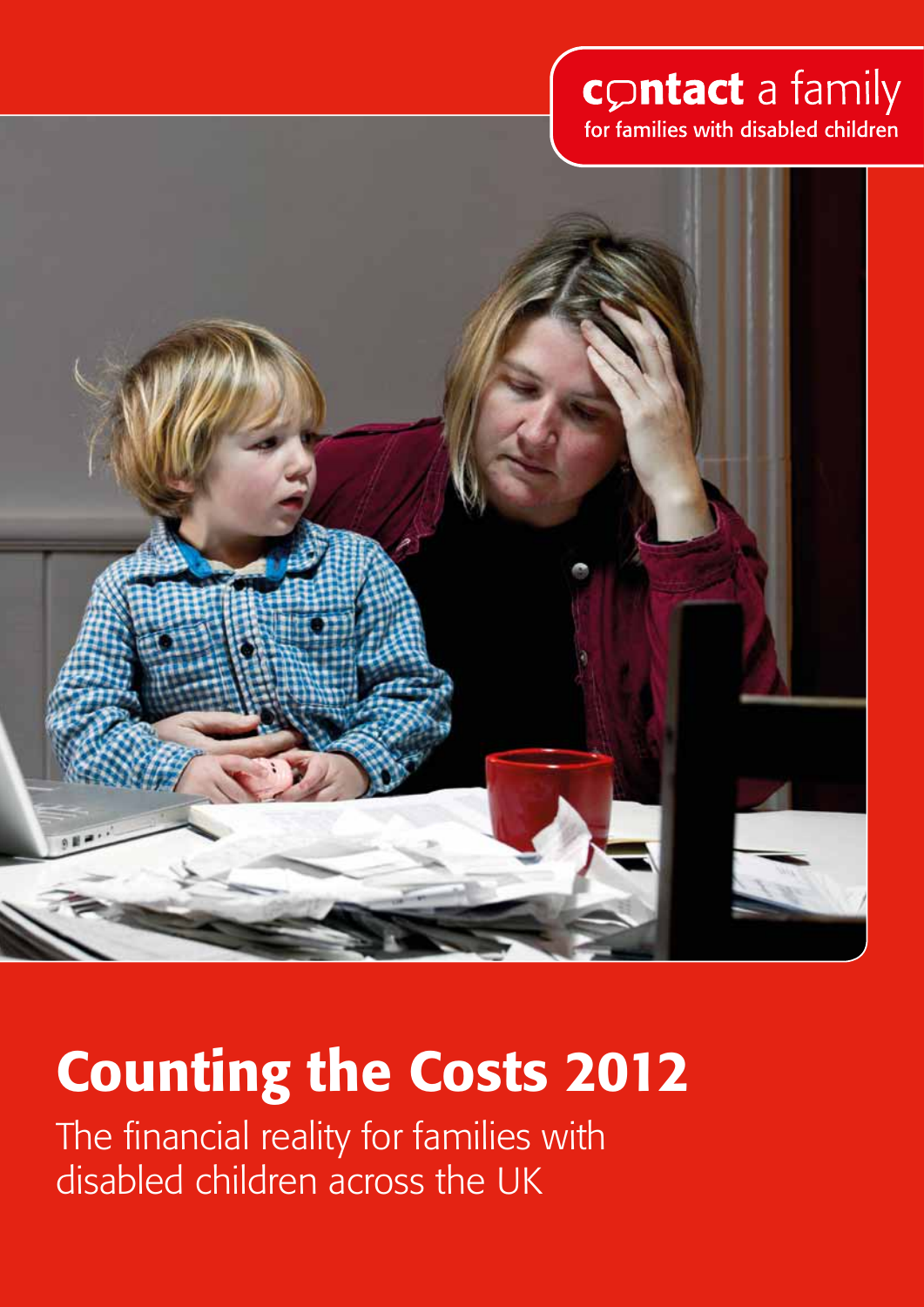Contact a Family provides advice, information and support to all UK families with disabled children, regardless of the disability or health condition.

## About the survey

*Counting the Costs 2012*, is a report based on an online survey carried out between 20 February and 11 March 2012. It was made up of open and closed questions. It is a repeat of a survey carried out by Contact a Family in 2008 and 2010, and some of the same questions have been used to enable comparison. However, additional questions were added to the 2012 survey on changes to the benefits systems in light of welfare reforms. We also wanted to find out how families with disabled children are feeling about claiming benefits. This was prompted by negative stories in the press about disabled benefit claimants.

A qualitative, thematic analysis approach was used to understand and analyse the open ended responses. This report provides a summary of both the quantitative and qualitative results.

# About the respondents

Our *Counting the Costs 2012* survey was completed by 2.312 parent carers<sup>2</sup> across all four nations of the UK.

- 496 have a disabled child aged 0-5
- 1532 have a disabled child aged 6-15
- • 348 have a disabled young person aged 16-19
- 158 have a disabled adult aged 20+

22% of respondents care for more than one disabled child/young person, with over 100 respondents caring for three or more disabled children.

76% are in a couple, 24% are lone parents.

Contact a Family would like to thank all the parent carers who completed our survey and shared their personal, often distressing experiences with us. We received the highest ever response to a Contact a Family survey.

1 This includes mothers, fathers and grandparents of disabled children and young people

Alesha Dixon, pop star and Britain's Got Talent judge, is supporting Contact a Family by encouraging families with disabled children to make sure they get the help they are entitled to. Having read the results of our survey, she said:

"It's shocking that so many families with a disabled child are going without food and heating – things all of us take for granted. It's great to know that Contact a Family is there with the expertise and knowledge to help families deal with these difficulties. If you have a disabled child, please make sure you get advice by calling Contact a Family, where experts can point you in the right direction."

Alesha Dixon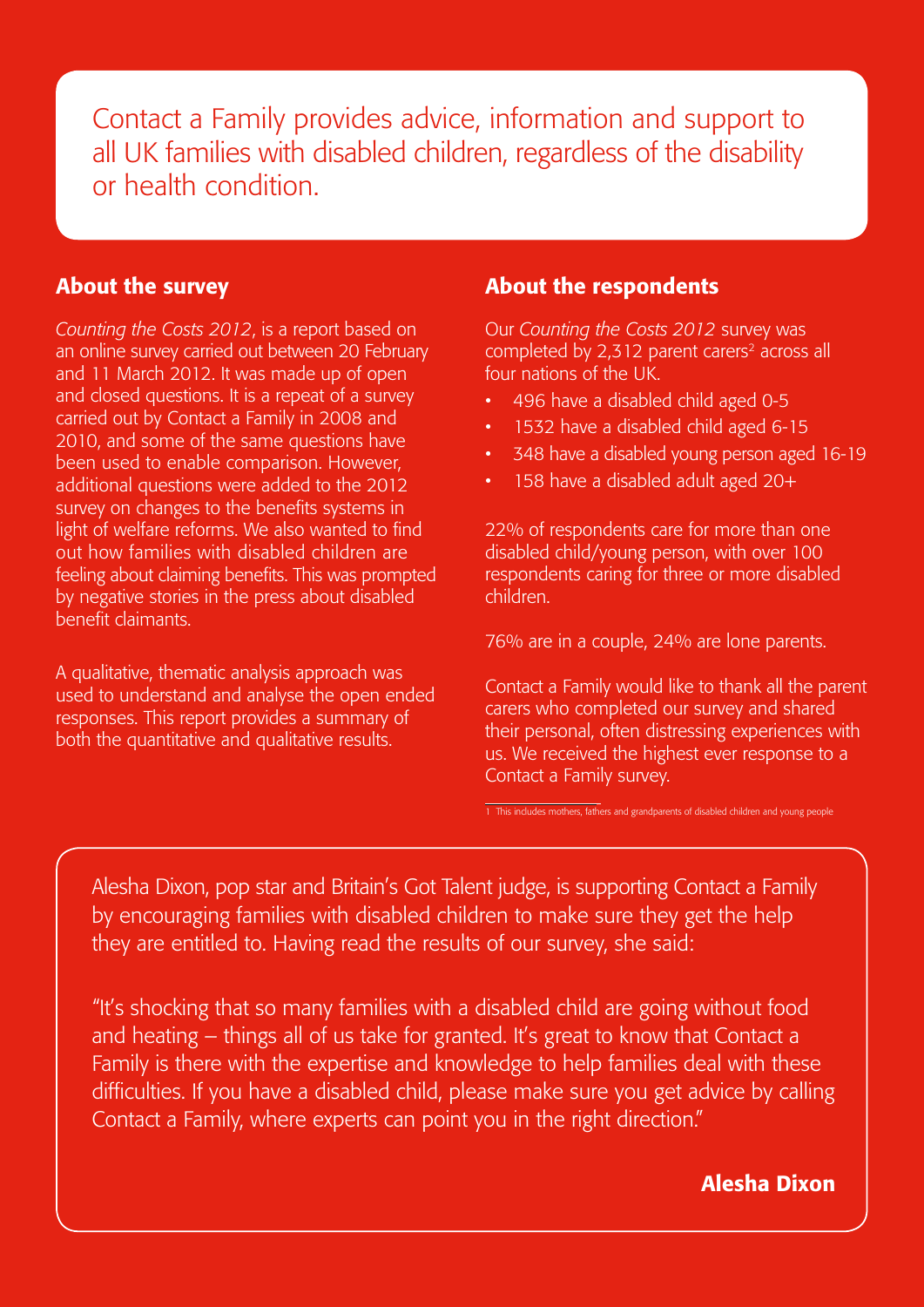# **Summary**

All families have been feeling the pinch and facing difficult decisions about managing their family budgets. Household prices are soaring across the UK – especially fuel and food costs, unemployment is high and cuts to some benefits and tax credits are affecting many families.

*Counting the Costs 2012*, in line with our findings from 2008 and 2010, shows going without essentials and getting into debt to pay for food, heating and clothes is the norm for most families with disabled children. Parent carers talk about the harsh choices they constantly have to make, the unfairness and the shame they feel when they can't afford specialist equipment and toys – essential for their children's safety, development and dignity. This is not something new created by the economic downturn, recession or austerity measures.

"The lack of money has always been a strain; the pressure is a constant, demeaning struggle. We are trapped by circumstances and have always faced impossibly difficult decisions.<sup>2"</sup>

In 2012, the need to reduce the budget deficit has created new pressures on vital benefits and services for families with disabled children already experiencing persistent poverty. Our findings show that some have already been affected by changes to the benefits system, which is worsening families' financial situation. For many others they are extremely distressed about having to cut back further when the cumulative impact of welfare reforms hit. They are also confused about the changes to the benefit system and as a result feel unable to plan for the future. This is adding unnecessary additional strain on them. This on top of the practical, physical and emotional challenges of caring for a disabled child not experience by other families.

"As if parents of disabled children don't have enough to worry about, having to choose between paying for heating or food each month is definitely not what we need on top, it's so unfair."

# Key Findings

Our survey of 2,312 families with disabled children across the UK shows:

#### they are going without essentials

- 1 in 6 (17%) is going without food.
- More than 1 in 5  $(21%)$  is going without heating.
- A quarter  $(26%)$  are going without specialist equipment or adaptations.
- 86% have gone without leisure and days out.

#### they are getting into debt to pay for essentials

- Almost a third (29%) have taken out a loan -39% for food and heating
	- a quarter of loans are from quick cash schemes or from loan sharks.
- 1 in 5 (21%) have been threatened with court action for failing to keep up with payments – the majority for missing utility bill payments (46%).

#### they are worried about benefit changes

- Nearly 60% think that their financial situation will get worse in the next 12 months (this is up 15% from 2010) - 73% citing welfare reforms as the main reason for this.
- Families with disabled children are most worried about the replacement of Disability Living Allowance (DLA) by Personal Independence Payment (PIP) for 16-64 year olds (50%), the introduction of Universal Credit (21%) and housing benefit restriction (17%).
- Over one in ten (11%) have already been affected by benefit changes.

#### they are facing stigma associated with claiming benefits

- Hard working parent carers feel branded as work-shy scroungers for claiming vital benefits for their disabled child.
- They feel an escalating climate of hostility towards those claiming disability benefits has left them feeling ashamed about getting the help they are entitled to for their child.

<sup>2</sup> Unless specified all quotes in this report are from parent carers that responded to the survey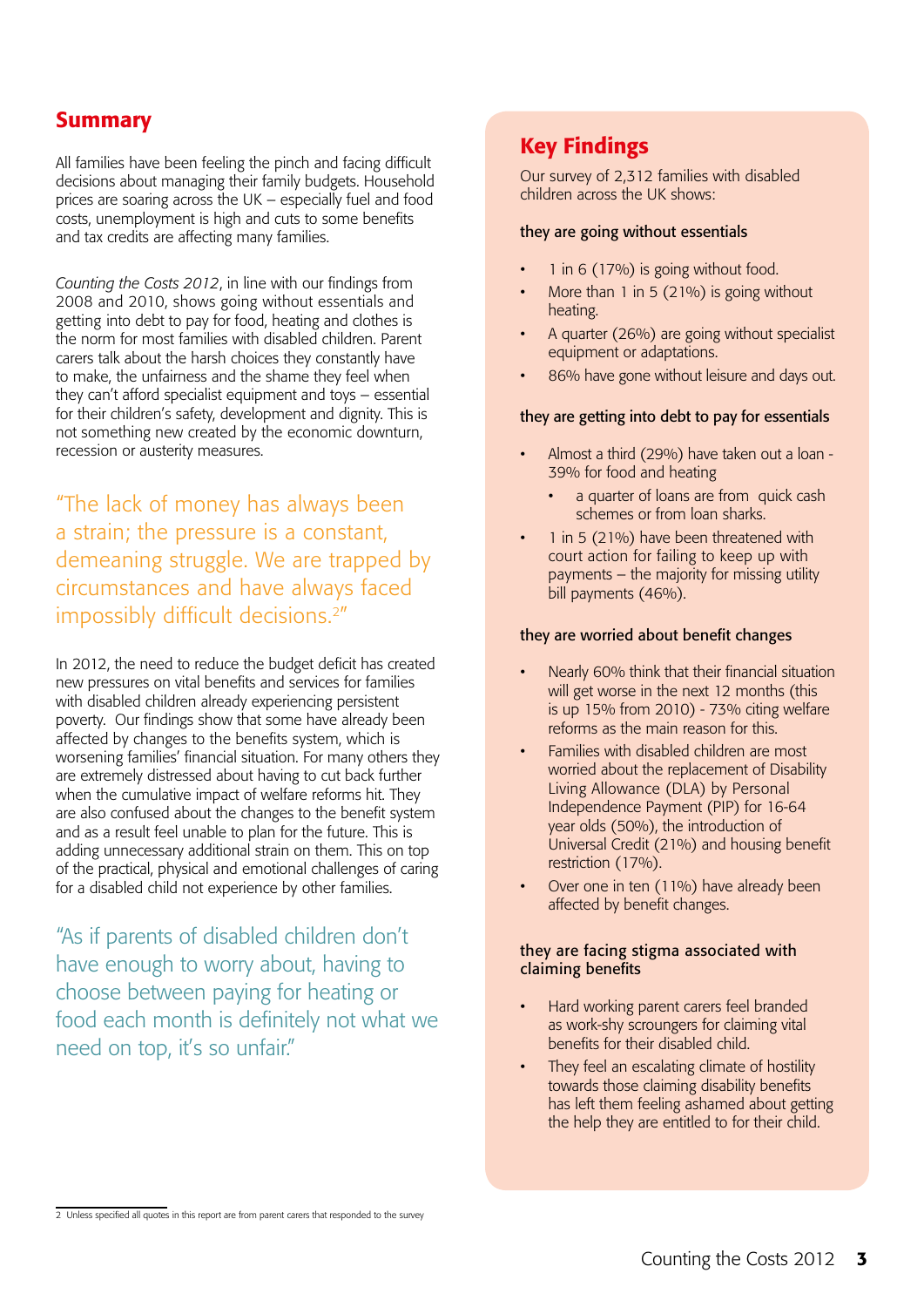*Counting the Costs 2012* also reveals the level of stigmatization of families with disabled children. The lack of understanding from society about the considerable extra and ongoing costs of raising a disabled child, and the invisible carer contribution to the economy<sup>3</sup> is leaving many parent carers having to justify themselves and their disabled children as being 'disabled or worthy enough' to claim benefits. Many feel recent media and government messaging has increased the level of vitriol against families with disabled children (whether they claim benefits or not).

Money worries are putting huge emotional and mental strain on parent carers, pushing some to breaking point. Contact a Family wants to make sure supporting families with disabled children is everyone's business. We urgently need combined action by government, local authorities, energy companies, employers, frontline professionals and the voluntary sector to make it better for families with

disabled children across the UK to tackle the unacceptable persistent and increasing poverty they are experiencing.

"I am fed up with people accusing me of making my son's disability up. Some even go as far as to accuse us of having a wheelchair, not because he needs it but so I can scrounge off decent people. The negative comments and hostility have got a thousand times worse in my experience. What they don't understand is how dependent the state is on us carers not us on them."

Research shows that families with disabled children are more likely to be living in poverty than other families<sup>4</sup>. It costs three times as much to raise a disabled child<sup>5</sup>. This shopping list illustrates some of the extra costs associated with caring for a disabled child.

| Extra costs shopping list                                  |                                                                                                           |  |
|------------------------------------------------------------|-----------------------------------------------------------------------------------------------------------|--|
| Costs for a disabled child                                 | Costs for a non-disabled child                                                                            |  |
| A month's worth of pull-up nappies and wipes for a 5 year  | A month's worth of pull-up nappies and wipes for a                                                        |  |
| old disabled child:                                        | non-disabled five year old:                                                                               |  |
| £60                                                        | £0                                                                                                        |  |
| Specially made car safety seat:                            | High back car booster seat from :                                                                         |  |
| £600                                                       | £149.99                                                                                                   |  |
| Specially measured sandals for 8 year old disabled child:  | Sandals for a non-disabled child from a high street shoe shop:                                            |  |
| £120                                                       | £34                                                                                                       |  |
| Sensory wooden toy:                                        | Wooden blocks in a wagon toy from a toy superstore:                                                       |  |
| £1,000                                                     | £16.99                                                                                                    |  |
| Specially adapted bicycle for an 11 year old disabled boy: | Bicycle for non-disabled 11 year old from a high street store:                                            |  |
| £800                                                       | £79                                                                                                       |  |
| Seamless socks:                                            | Pack of 5 white children's socks from a supermarket                                                       |  |
| £6 a pair                                                  | £2 for a pack of 5 (or 40p per pair)                                                                      |  |
| Special 'pea pod' supportive bean bag:                     | Beanbag with cotton cover:                                                                                |  |
| £385                                                       | £24.99                                                                                                    |  |
| Touchscreen computer - essential for school work:          | Computer:                                                                                                 |  |
| £800                                                       | £259.99                                                                                                   |  |
| Specialist mouse for computer:                             | Mouse for computer:                                                                                       |  |
| £200                                                       | £19.99                                                                                                    |  |
| Big Keys keyboard for computer:                            | Keyboard:                                                                                                 |  |
| £150                                                       | £39.99                                                                                                    |  |
| <b>TOTAL:</b><br>£4,121                                    | <b>TOTAL:</b><br>£624.98<br>Source: Collated from costs from a ranges of families with disabled children. |  |

3 Care is worth £45,990 a year (based on 7 hours per day each week using the Carers UK care calculator) to the UK economy. Carers save the UK £119 billion a year www.carersuk.org.uk

4 Department of Work and Pensions 2006/07. Households Below Average Income showed the risk of relative poverty for families with a disabled child but no disabled adult family member has increased from 20% to 25%, meaning disabled children are now at greater risk of living in relative

poverty than non-disabled children. 5 *Paying to Care: the costs of childhood disability* by Barbara Dobson and Sue Middleton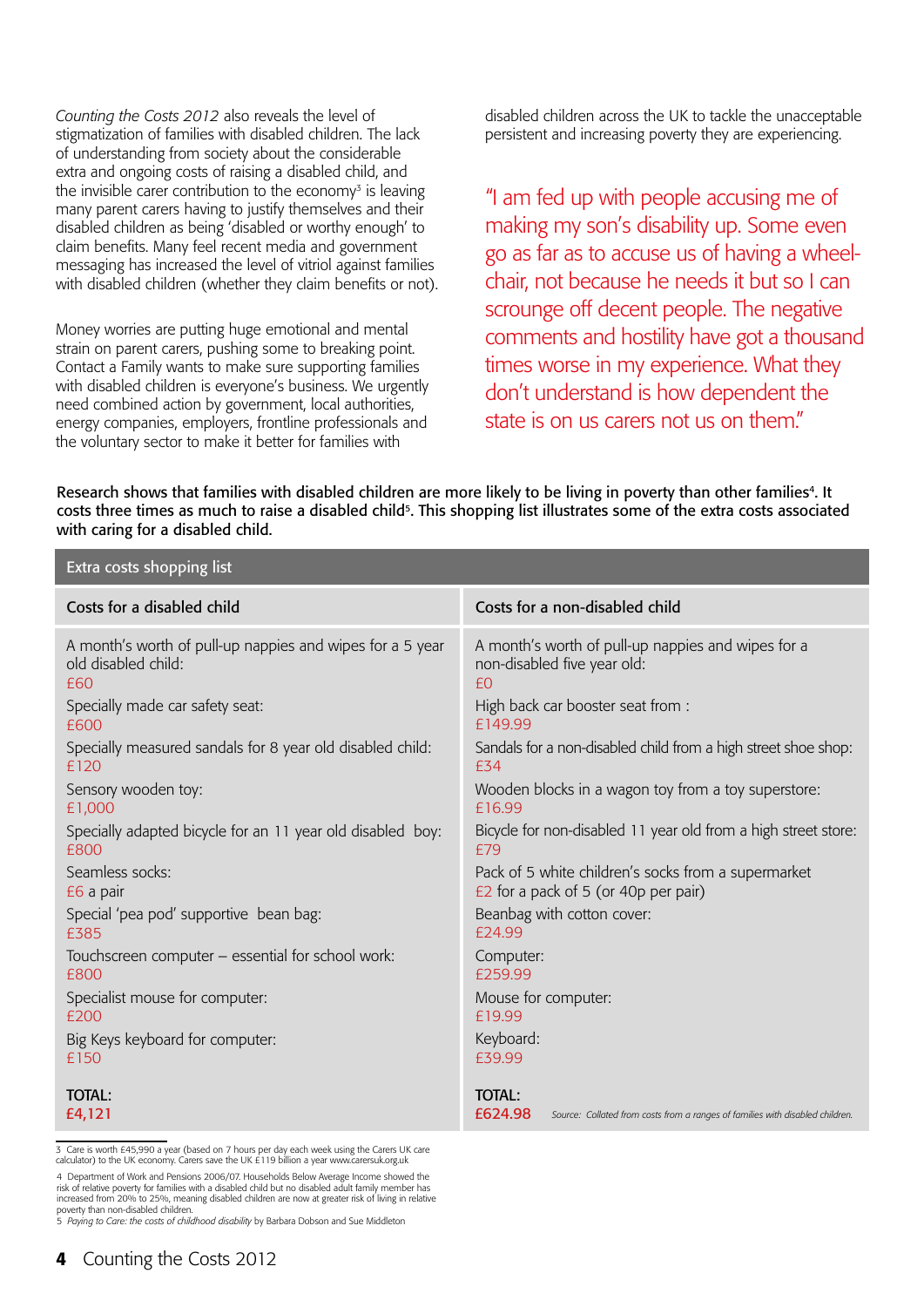

# **Recommendations**

- Contact a Family is calling on government to make it better by setting out how and when they intend improving incomes for all families with disabled children<sup>6</sup>, not just through work, but through improvement of benefits for carers and those they care for<sup>7</sup>.
- Contact a Family is calling on energy companies to make it better by joining the Warm Home Discount scheme and guaranteeing an automatic £120 payment to any child in receipt of Disability Living Allowance (DLA) next winter.
- Contact a Family is calling on local councils to make it better for families with disabled children by protecting them from cuts under Council Tax Benefit reform (that is, by treating families with disabled children in the same way as pensioners)
- Contact a Family is calling on all frontline professionals and the voluntary sector to make it better for families with disabled children by signposting them to specialist benefits and debt advice services and other sources of specialist parenting support.
- Contact a Family is calling on families with disabled children to make it better by claiming benefits and other entitlements. Benefits such as DLA are designed to help cover some of the additional costs of disability and are often the 'passport' to other sources of help. With all the changes happening to the current and future benefits system it's important to seek regular advice.

"Our current battle is trying to get a bicycle for our young son, a disabled 11 year old. My older son's bikes have never cost more than £50 and have generally been second hand. Getting Isaac, our disabled lad, a bike is a very different ball game. The cheapest we have found is £800 because he needs two wheels at the back, a waist cradle and harness to support him, and it needs to be a tag-along bike so my husband can pull him with his bike. So, Isaac can't have a bike, because we can't afford it. It just makes me mad that things are so much more expensive when you have a child who has disabilities. He longs for a bike and to be able to join in!"

<sup>6</sup> We define disabled children/young people as those affected by a wide variety of disabilities and multiple conditions including those with life limiting conditions, rare syndromes, behavioural and multiple conditions including those with life limiting conditions, rare syndromes, behavioural and mental health problems. This may also include children with special educational needs (SEN). 7 Specific recommendations regarding welfare reforms in the main sections of the report.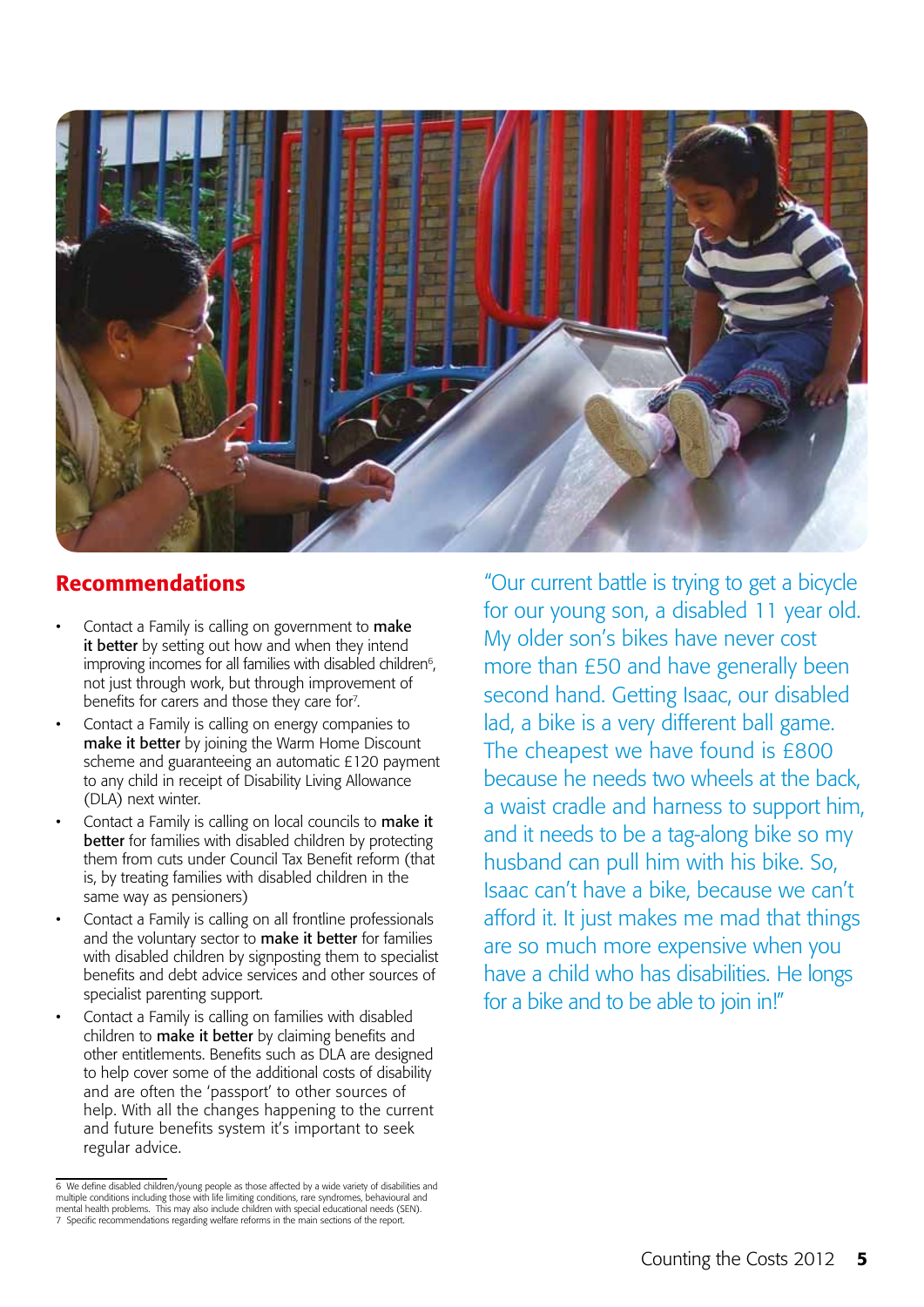# Survey results

#### Going without essentials

In the last 12 months, 82% of families with disabled children said they had to go without something because of a lack of money. Since 2010, more families with disabled children are going without food, clothes, specialist equipment, days out and holidays.

"I've done everything I can to make sure I spend the bare minimum but it is still a daily struggle to make ends meet. I've axed my weekly shop and regularly go without meals to make sure Leon has enough. He gets upset when I don't eat but I just tell him not to worry as I'm not hungry. I only put the heating on early morning and evening and at the weekends – basically when Leon is in the house. He needs specially-measured shoes which are very expensive. I've borrowed money from family to pay for food, gas and electric and I took out a credit card for Leon's school uniform and footwear, which I am now paying this off at £20 a month. I'm really worried about the future."





For those in paid employment, one in seven (14%) is going without food and one in six (17%) is going without heating. Where no one in the household works, often due to their caring responsibilities, almost a quarter (24%) is going without food and a third (32%) without heating because they cannot afford it.

"I do everything I can, but because both our disabled children need 24/7 support my wife and I just can't work. I was a teacher before. I feel ashamed that I can't buy the special pull-up nappies that give my teenagers some dignity, the council ones aren't decent. I would love to take my wife out for dinner or buy her a new dress. I'm not complaining as my children are amazing, but I do think it's unfair that we have to go without because disability means extra costs"

When we asked parent carers to tell us more about going without, they very commonly said they went without themselves in order to pay for things for their children. This was often cited around skipping meals and having no luxuries of any kind including things like haircuts, new clothes, toiletries, and winter coats. The lengths of going without seem to be endless and can be around big things too – going without the career they loved, downsizing housing, or going without a car. Often the fear of getting into debt, or more debt, prompted people to make choices about going without rather than going into debt. This was a prevalent finding and often how much families with disabled children went without was related to emotional stress of trying to cope.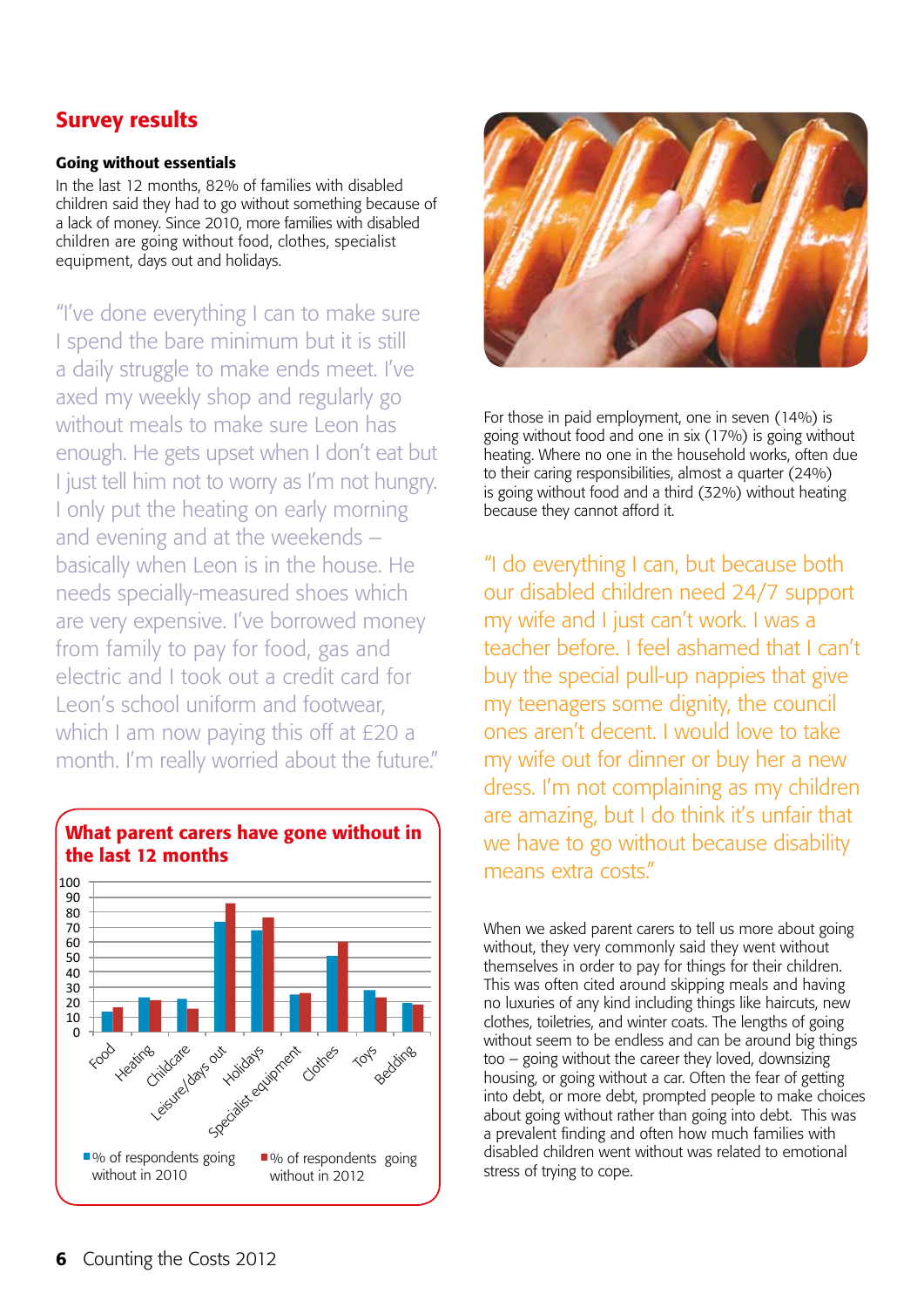

"I go without so my children can eat and I can pay bills to keep a roof over my family's head. I sometimes use pay day loans, I try not to, but sometimes we need them to keep afloat. I feel like I am going round in circles borrowing money. I'm trying my hardest and I'm desperate to work but it is a nightmare to find part-time work to fit around Jack's caring needs."

Parent carers said they were going without clothes and using more second-hand clothes for their children. They find this extremely difficult and stressful due to the direct impact on their children's visible disadvantage. In some cases they felt it had led to bullying.

Looking ahead, the future is bleak for many families with disabled children. Some can't cope with the, thought of having to cut more, as they are already on the bare minimum. Some sense that the struggle will become worse when their child turns 16. Moving into adulthood is difficult for a range of reasons. The higher costs associated with a disabled young person establishing independent living and employment for the first time and a loss of benefits and support is viewed as particularly devastating and leads to further harsh and forced choices.

"As a single mother who receives no maintenance and who has been diagnosed with fibromyalgia after a spine op and now depression, I just worry constantly about money. It feels as though, now my disabled child is 17, he is cut off from all financial help. My son has to attend a school 10 miles away and every week I worry that I can't afford the petrol as he's not eligible for a school bus."

#### The emotional and mental strain of going without

We asked parent carers to tell us about the emotional impact of having to go without. The overwhelming response is of pressure, anxiety and constant worry. It is commonly linked to stretching and straining family relationships to breaking point. Marriages are suffering and this is impacting directly on their children.

Many parent carers described the impact of stress as having a sustained, negative impact on their mental health. They talk about depression, anxiety, lack of sleep, stress, guilt for not being able to provide enough and having nowhere to turn to. Parent carers expressed a sense of constantly failing with no end in sight, and an acknowledgement that the pressure of money worries was having a negative impact on parenting. Families with disabled children are performing a balancing act, with no room for manoeuvre. They are unable to plan or save for the future or emergencies.

"We are both working hard but will not be able to afford to bring our property up to modern standards, we are barely able to afford the costs of the mortgage, utilities and the food bill. We accept our situation, we take responsibility for our family but we are feeling the strain."

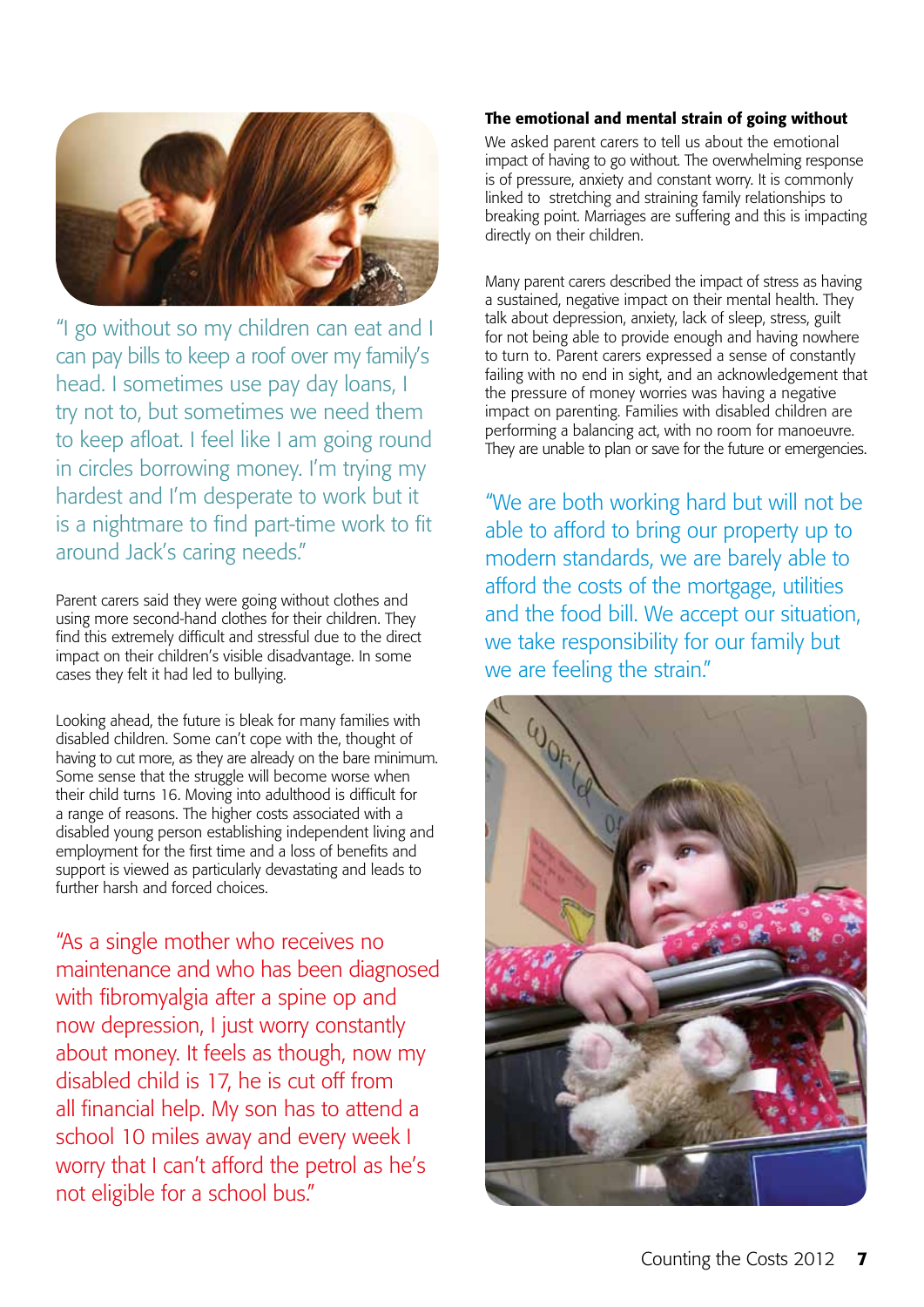#### Cutting back more

We asked families with disabled children (where no one in the household was in paid employment and did not receive high rate care DLA for their disabled child) to tell us what a cut of £26 would mean to them. We asked this because the government has proposed making cuts in additional disability payments for children of this amount. These are currently paid as part of means-tested benefits and tax credits. The cut will start to happen from October 2013 as part of the introduction of the Universal Credit<sup>8</sup>.

"As prices for everything just keep going up I have gone without things just to keep up with payments. Being a lone parent makes it hard to get financial help. It makes me angry and depressed knowing there is always a threat of more cut backs with any disability funding. You can't plan for a future as it is so uncertain."

Recurrent themes from families with disabled children who will be affected by this proposal focused on cutting even further into a life that was already unfairly strained and based on survival, rather than living. A cut of £26 would mean they would suffer even more, as would their children.



8 To date, the Government's stated policy has been that the support that many low income and out of work families with disabled children currently receive under Tax Credits and Income Support will be reduced by 50% when Universal Credit is introduced in 2013. This reduction in support will apply to all families with disabled children in receipt of the high rate mobility component of DLA, the mid and low care rates of Disability Living Allowance.



"This is a lot of money for a family with nothing. This will hurt us even more, I wish I had a choice but nothing can give, I would be happy to work but it's impossible to get anyone to understand Charlie's needs. I promise we have tried, anyway the council told us it's better I stay at home as it saves them having to provide extra support."

Food is very often cited as being one of the things they could go without more because there was simply nothing else left to cut back on. Often, families with disabled children were already going without one or two meals a week and thought this would have to increase. Many were concerned about the implication of this, not only in terms of the impact on healthy eating for the whole family but for children with specific diets and conditions. Parents felt this would directly affect their child's behaviour and health for the worse.

Cutting back further on heating was commonly cited as a possible option. The analysis identified that this was not an easy choice for parent carers because they are at home more and need heating for reasons linked to their child's disability. Parent carers were very distressed about having to possibly cut back further on heating, as this was seen as something that is already carefully monitored and used because of high fuel costs.

Some said that the rising costs of petrol for their car was putting so much pressure on them already that the added cut would force them into selling their car, as nothing else would give in their budget. This was constantly referred to as a dire consequence, as families' isolation would increase further and their children would suffer (not able to go to school or appointments). Families without cars talked of the high cost of public transport and said they would have to stop using it and walk, or remain even more isolated.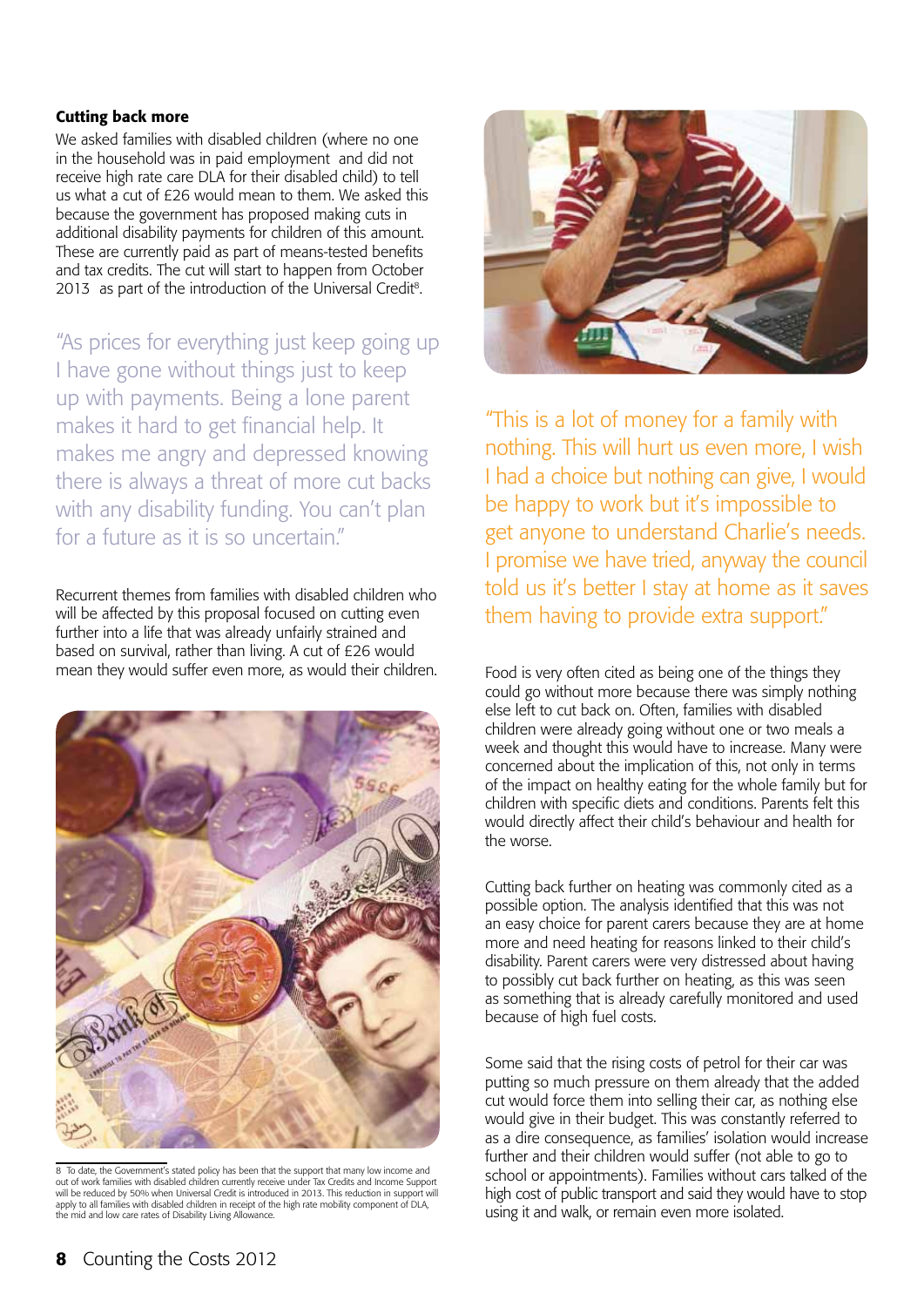"Walking or using public transport isn't an option. Dillon can't deal with public transport as it is too unpredictable, and if he gets distressed he will just stop walking. So we use a lot of petrol. Dillon is home educated so we have the heating on a lot more often. We had to take out a bank loan to get some safety equipment that social services said we needed but wouldn't fund. This included a safety door and window restrictors, so was vital for Dillon's safety and well being."

Parent carers talked about cutting back on 'small treats', and birthday/Christmas presents, or stopping extracurricular activities for their disabled and non-disabled children. This they felt would be traumatic and would increase feelings of guilt over their children's happiness. Cutting out extracurricular activities for children was seen as actively hindering their development.

"It constantly puts a strain on what I can and can't buy and it's upsetting when I always have to say no to my daughter even when she only wants a little treat! It makes life difficult when I can't afford to pay someone to do simple repairs on the rented home I live in as the council wouldn't help me and private landlords aren't very co-operative."

Often families with disabled children said the struggle to pay bills such as the rent or gas and electric would mean any cut to financial support would lead to an increase in decision-making about "which bill to pay, and which to not". Some parents feared they would be at risk of losing their house and would have to move.

We welcome the Government's commitment to continue to provide disability additions within the Universal Credit. However, Contact a Family is extremely concerned about the Government's decision to halve current financial support available, to out of work families with disabled children who do not receive high rate care component of DLA. This will lead to a reduction in financial support of nearly £1,400 per year for new claimants from 2013.

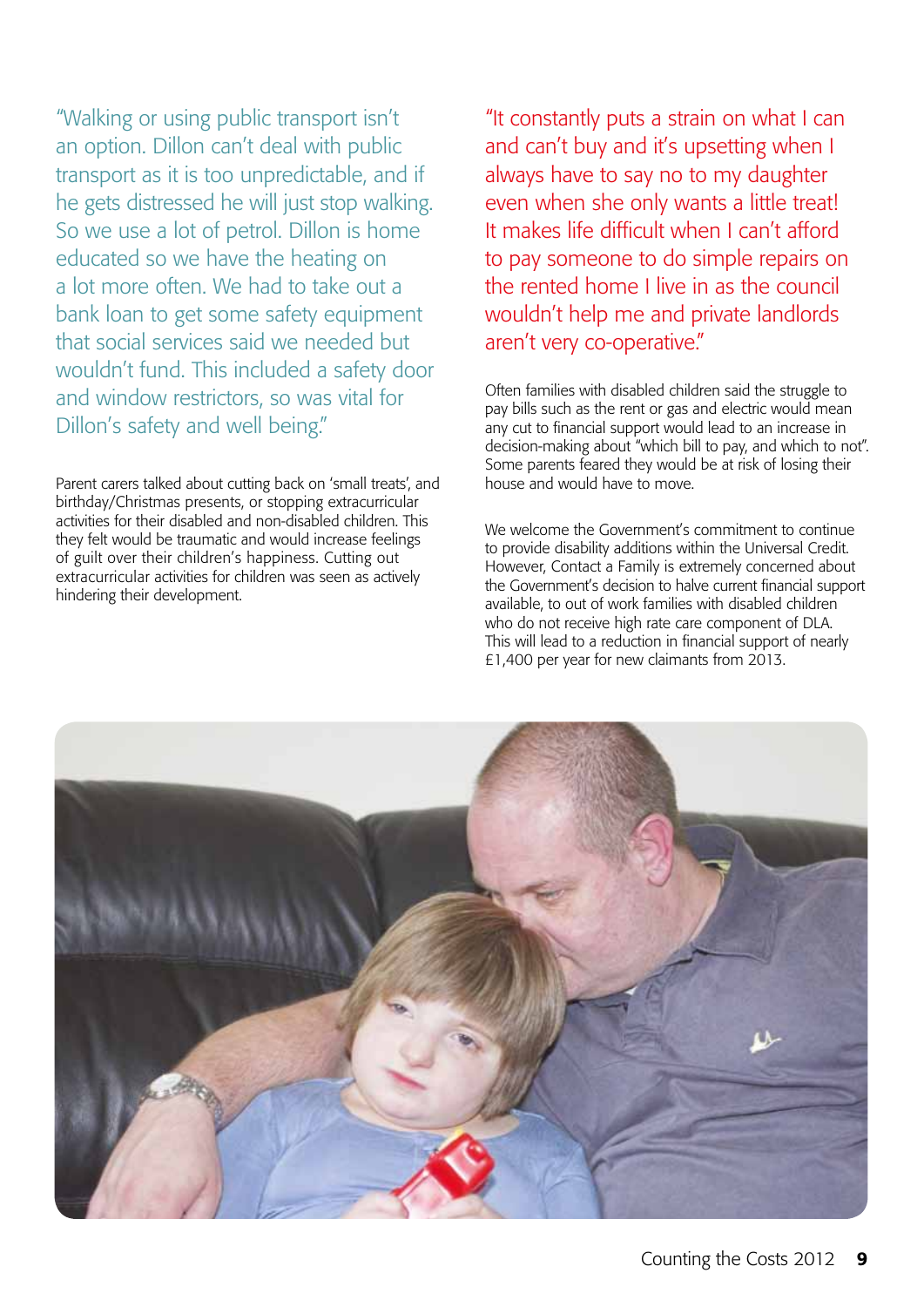#### Contact a Family is calling on the government to:

- provide at least current levels of financial support through disability additions via Universal Credit to all families with disabled children; and
- bring forward the review of the disability additions policy which Lord Freud, Minister for Welfare Reform, committed to undertake in 2015.

To help reduce the persistent fuel poverty experienced by families with disabled children across the UK, Contact a Family is calling on energy companies to join the Warm Home Discount scheme and guarantee an automatic £120 payment to any child in receipt of Disability Living Allowance (DLA) next winter.

The carer contribution is worth £45,990 a year (based on seven hours per day each week<sup>9</sup>) to the UK economy. It makes financial sense to support carers. These measures will mean families with disabled children will have enough to spend on the basics like heating, food and clothes.

We are also calling on all frontline professionals and the voluntary sector to be proactive about signposting parent carers to specialist benefits and debt advice services and other sources of specialist parenting support.

This will give parent carers the information and advice they need to claim benefits and other entitlements. Benefits such as DLA are designed to help cover some of the additional costs of disability and are often the passport to other sources of help, yet around a half of families with disabled children don't claim it.

#### Debt and falling behind with payments

In the last 12 months, 29% (up 4% from 2010) of families with disabled children have taken out a loan–a quarter from sources that often incur extortionate interest rates, such loan sharks or quick cash schemes.



9 Calculated using the Carers UK 'Care Calculator' http://www.carersuk.org/

"We get paid on Friday and come Tuesday we have nothing so we have taken out three pay day loans in the last 12 months and borrowed money from family. This isn't to pay for luxuries, it is for essentials like the groceries."

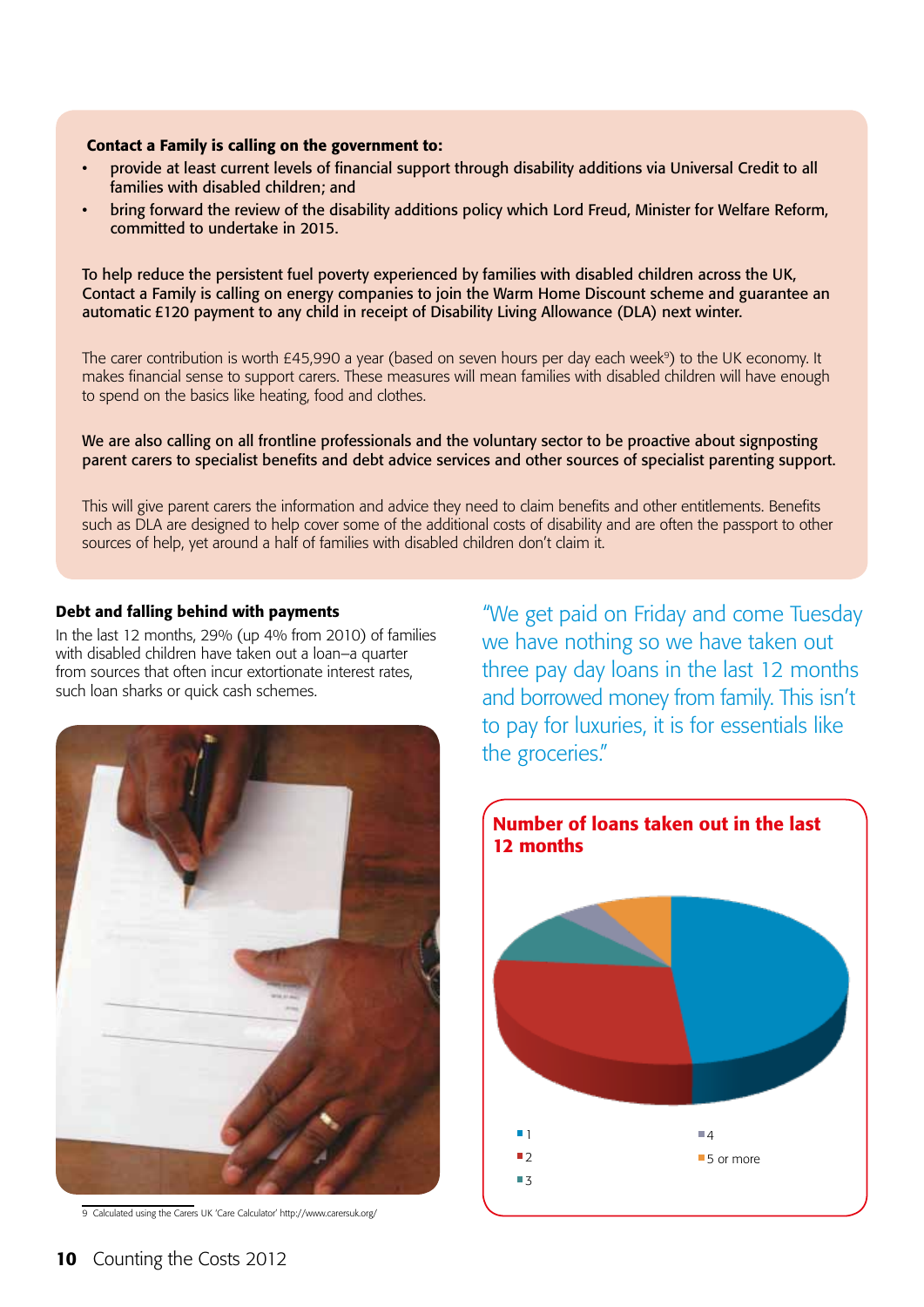| What kind of loan have you taken out?' Respondents could tick all that applied | <b>Number</b> | Percentage |
|--------------------------------------------------------------------------------|---------------|------------|
| Bank loan                                                                      | 339           | 54%        |
| Internet/quick/pay loan                                                        | 129           | 20%        |
| Unlicensed moneylender (loan shark)                                            | 30            | $5\%$      |
| Family or friends                                                              | 250           | 40%        |
| Other, for example, credit union, remortgage                                   | 115           | 23%        |

For many families with disabled children, they are taking out loans for basics not for luxuries. The majority are borrowing money to spend on heating, food and clothes. Some parent carers, (26%) are taking out loans to pay for specialist equipment and adaptations – essential for the safety and dignity of their disabled children. This could range from incontinence products and sensory toys to wheelchairs and home adaptations.



In the last 12 months, 41% (up from 34% in 2010), of families with disabled children have fallen behind with payments. They are increasingly falling behind with payments for utilities, Council Tax, the mortgage, or rent and credit cards loans.







Nearly 500 families with disabled children have also been threatened with court action for failing to keep up with debt payments. Court action over utility bills arrears has increased 46% compared to 40% in 2010. In all other areas of debt action, there has seen a significant fall. arly 500 families with

- ü 37% down from 65% in 2010 for Council Tax arrears
- $\checkmark$  32% down from 38% in 2010 for credit cards/loans arrears
- $\checkmark$  18% down from 43% in 2010 for mortgage/rent arrears.

"Before our son was born we coped fine with our debts. It was after we learnt that he had severe brain damage and required 24-hour care my husband and I had to leave work to care for him. This left us in lots of debt and puts a lot of stress on to us."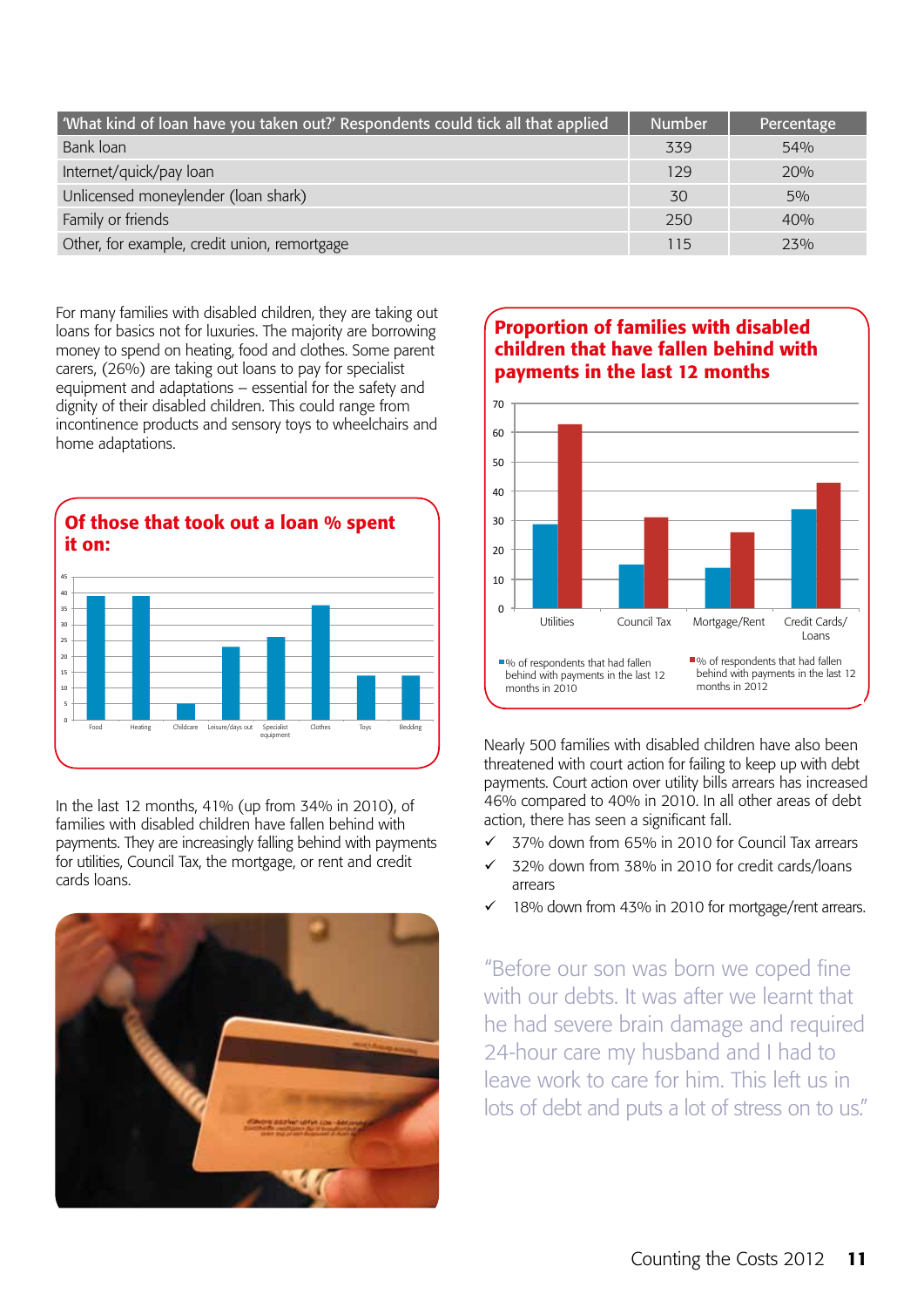#### The emotional pressure of debt and falling behind with payments

We asked parent carers to tell us more about borrowing money, falling behind with payments and their debts. The comments reflect the financial strain on them which is having dramatic and negative impacts on family relationships and parental mental health. Parents talk about the impossible burden of what they owe, having to 'rob Peter to pay Paul' to pay for the basics, and the shame and guilt associated with debt.

"We are on a really tight budget and we have to keep a tight control on what is coming in and what is going out. We do live in our overdraft, the thought of having to suddenly pay them back keeps me awake at night. It's frightening and scary to live beyond your means."

Many families with disabled children are fearful of borrowing and are often confused about what they owe and their repayments. Parent carers talk about desperately wanting to avoid debt because of the stress it causes. Others say they borrow from family rather than formal institutions for fear of not being able to repay the loan.

"We go without so that we don't fall behind with bills because if we did we would NEVER be able to dig ourselves out. We are struggling to live and there's nothing we can do. My son is going to need support for his whole life."

Some foresee getting into more and more debt as inevitable. The comments also reflected a strong sense of unfairness. Families with disabled children feel trapped by circumstance due to the unavoidable higher costs of raising a disabled child and the difficulty of working and caring.

Some talked about the difficulties of getting credit or loans because Carer's Allowance is classed as unemployment by banks. For others, this was another form of discrimination and a lack of recognition for them as hard working carers.

#### Contact a Family is calling on local councils to stop families with disabled children getting into more debt and falling behind with payments by:

- protecting them from cuts under council tax benefit reform (by treating families with disabled children in the same way as pensioners)
- disregarding DLA payments when calculating entitlement to discretionary housing payment (DHP)
- treating families with disabled children as a priority group under discretionary housing payment (DHP)
- not cutting services that provide locally available specialist benefit and debt advice services.

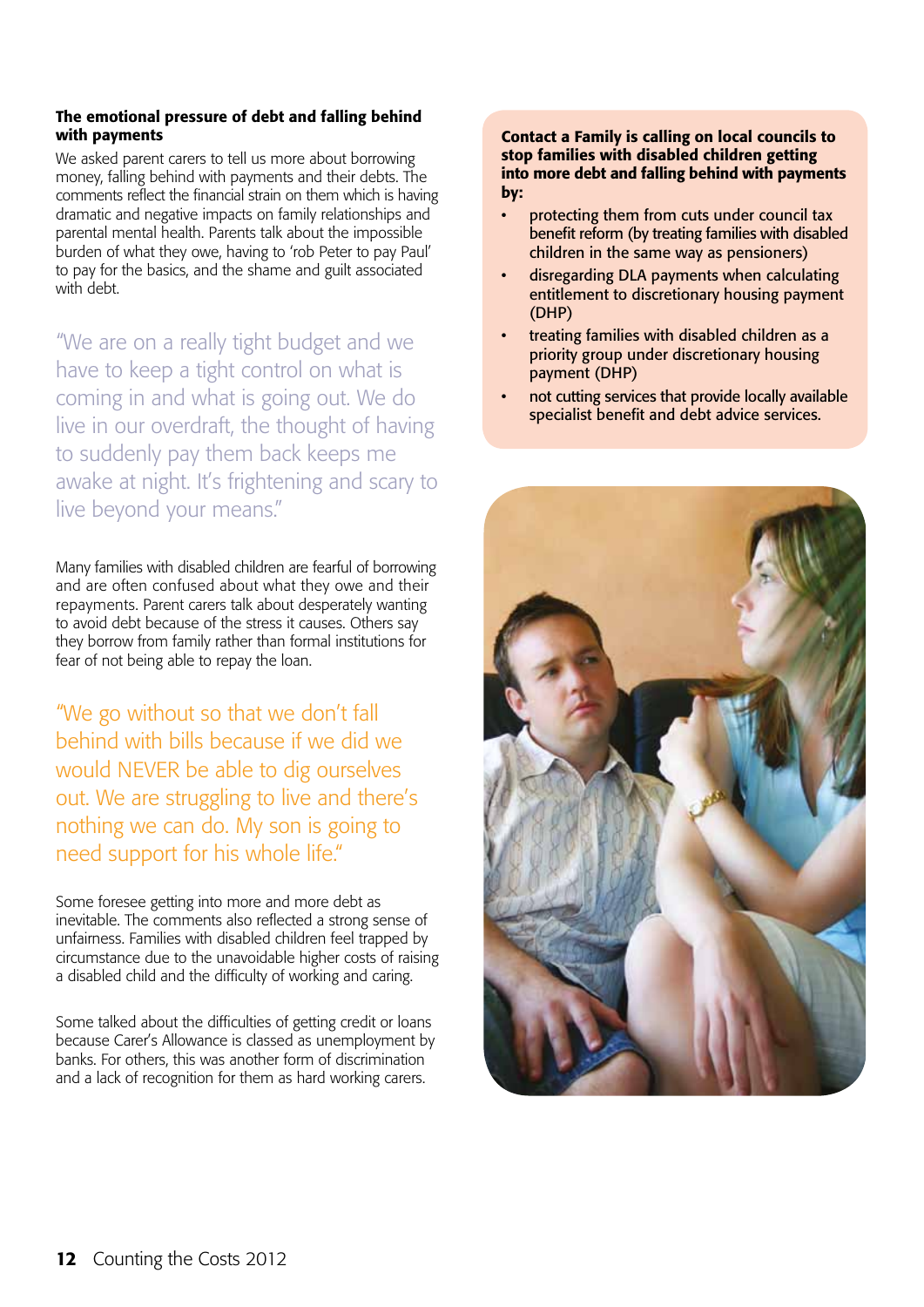#### Future financial worries and the impact of benefit changes

Families with disabled children are increasingly worried about their financial situation. Nearly 60% said they feared that their financial situation would worsen in the next year, this is up 15% from 2010.

# "As if life isn't stressful enough these benefit changes are an additional financial worry, it really is putting a strain on my relationship with my husband."

When asked the two main reasons for this, the majority of families with disabled children (73%) cited welfare reforms. Other reasons included:

- 64% cited the economic climate (up from 43% in 2010)
- 60% cited the difficulty of working and being a carer (up from 52% in 2010)
- 59% cited the expenses associated with their disabled child (up from 52% in 2010)
- 58% cited changing family circumstances (up from 27% in 2010).

"I've lost £300 a month due to benefit changes. I can barely put food on the table and can't meet my monthly bills for essentials. I now buy cheaper processed food but it's not good for my son's diet."

The Government's Spending Review in 2010 set out plans for fundamental reform of the welfare system, making savings of £7 billion each year by 2014-1510. Since *Counting the Costs 2010*, we have seen the announcement of a number of major reforms to the benefits and tax credits system as a result. This amounts to one of the most farreaching overhauls of the welfare system in generations.

We asked families with disabled children to tell us about the benefits changes that have already affected them and what this had meant for family life. Lots of those who responded detailed how much they have lost, ranging from £30 per week, to £850 per month (depending on the benefits claimed and how many children respondents have). Over one in ten (11%) have been affected by benefit changes to housing benefit restriction and the scrapping of Employment and Support Allowance (ESA) in youth.

"The Welfare Reforms are already hitting us very hard in that I am unable to work because of Thomas's needs but my husband is a relatively high earner – very slightly over the threshold for losing all Child Benefit. So I feel that we are between a rock and a hard place – a large part of our income is being taken away but we are not in a position to replace it by my working."

As a result of this loss of income, lots of parent carers felt burdened and unsure how to cope. Common themes included being unable to buy specialist equipment for children – whether sensory, educational, or medical or struggling to pay for travel costs of getting to work or taking children to school. Some families have had to move to smaller and unsuitable accommodation. For some they are facing homelessness.

"The housing benefit cuts means I'm facing forced eviction and my 12 year old child tried to commit suicide because of this."

The Government has confirmed that, from April 2013, there will be an extension of the principle of Local Housing Allowance (LHA) to tenants in social housing<sup>11</sup> This already affects many families with disabled children living in private rented property. We expect the number of families with disabled children running into problems with rent arrears is likely to increase dramatically as a result.

#### Contact a Family is calling on government to:

- exempt families with disabled children from the Local Housing Allowance (LHA) rule that says that two children of the same sex aged under 16, or two children of any sex aged under 10 should always expect to share a room. Disabled children can need care frequently during the night which disrupts the sleep of other children they are sharing a room with.
- apply the LHA extra room allowance for a non-family carer to disabled children as well as disabled adults; particularly those children with complex needs who may need non-family carer to support them during the night.

<sup>10</sup> http://www.direct.gov.uk/en/Nl1/Newsroom/SpendingReview/DG\_191799

<sup>11</sup> Contact a Family (2012) *The Cumulative Effect* – *The impact of welfare reforms on families with disabled children now and for future generations* soon to be published.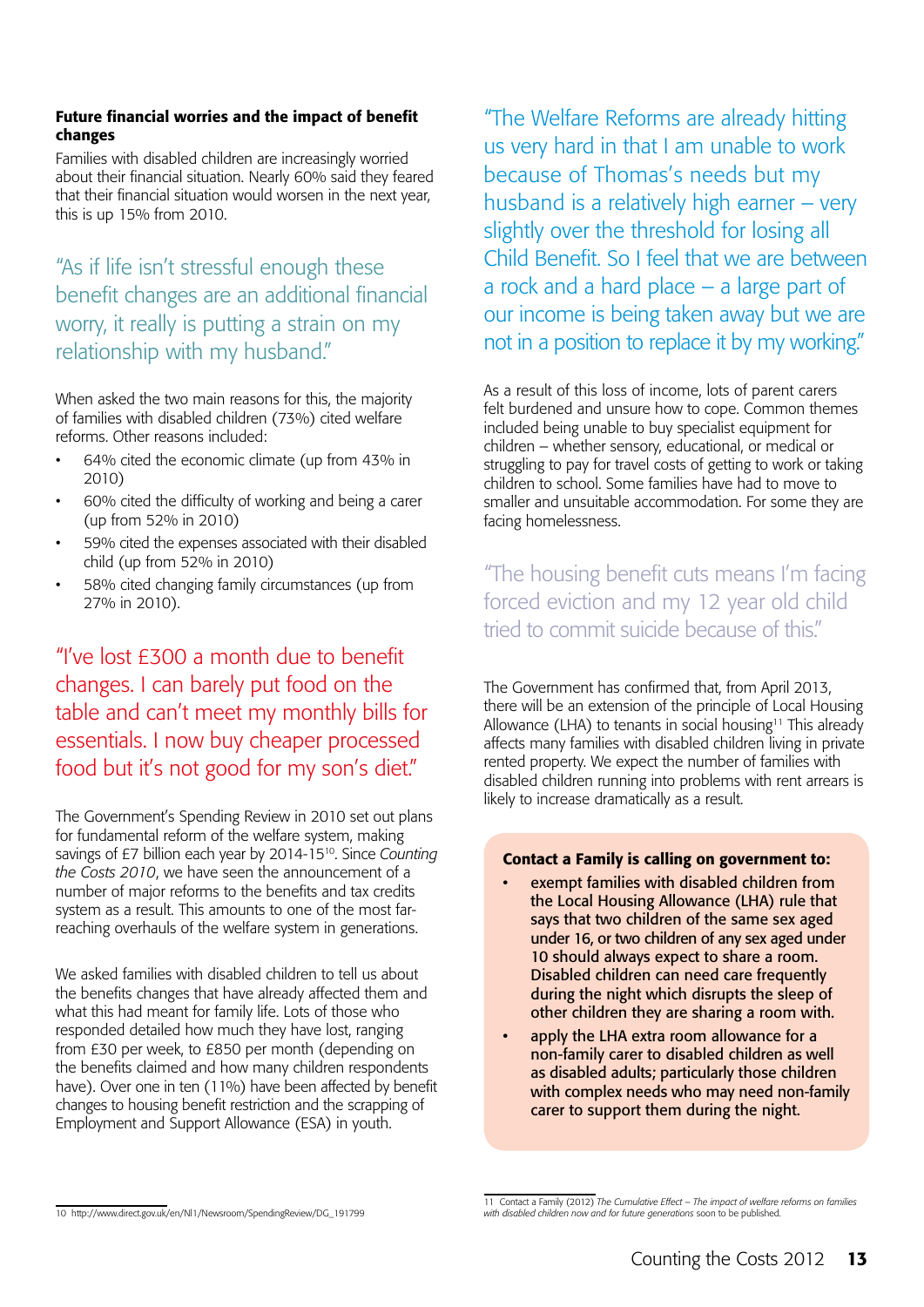

"Many families with disabled children don't understand what changes are coming and it feels like nobody is fighting our corner anymore. People in charge seem to forget that there is a real human cost to all of these welfare and benefit changes and I find myself getting more and more angry at the impact that government policies are having on two beautiful boys."

Because the full details of the Welfare Reform Act 2012 are currently not available but will be provided in regulations, it has not been possible for us to work out the overall impact of on different families. For example, we have been able to calculate how discreet payments with Universal Credit may affect families (for example, the disability additions, or help with childcare costs) but we are currently unable to work out what the overall entitlement for families is likely to be. This means we don't yet know who will be better or worse off. It is clear from our survey results that this has left many parent carers worried and confused about future benefit changes – compounding the emotional and financial anxiety already experienced on a daily basis..

Families with disabled children are most worried by:

- replacement of Disability Living Allowance (DLA) by Personal Independence Payment (PIP) for 16-64 year olds (50%)
- introduction of Universal Credit (21%)
- Housing Benefit restriction (18%)

Contact a Family produces a future benefit changes guide. We urge parent carers worried about these changes to contact us for a copy and advice.

"The governments haste to rush through the reforms, any sense of decency and empathy has been erased. They have done nothing to quell the scrounger frenzy fuelled by the red tops about people with additional needs. There will be no quality of life for me and my daughter. She has such a lot to cope with being a young woman with health issues, without this added stress."

#### Stigma and attitudes towards families with disabled children claiming benefits

We asked parent carers to tell us about how they think others view them as a benefit claimant for their disabled child and/or themselves.

"I think others see us as people who just take. It never occurs to them that they get too. They get schools fit for their kids, playgrounds their kids can access, after school clubs so they can have successful careers. They get so much and they have no concept that they cost society more than us."

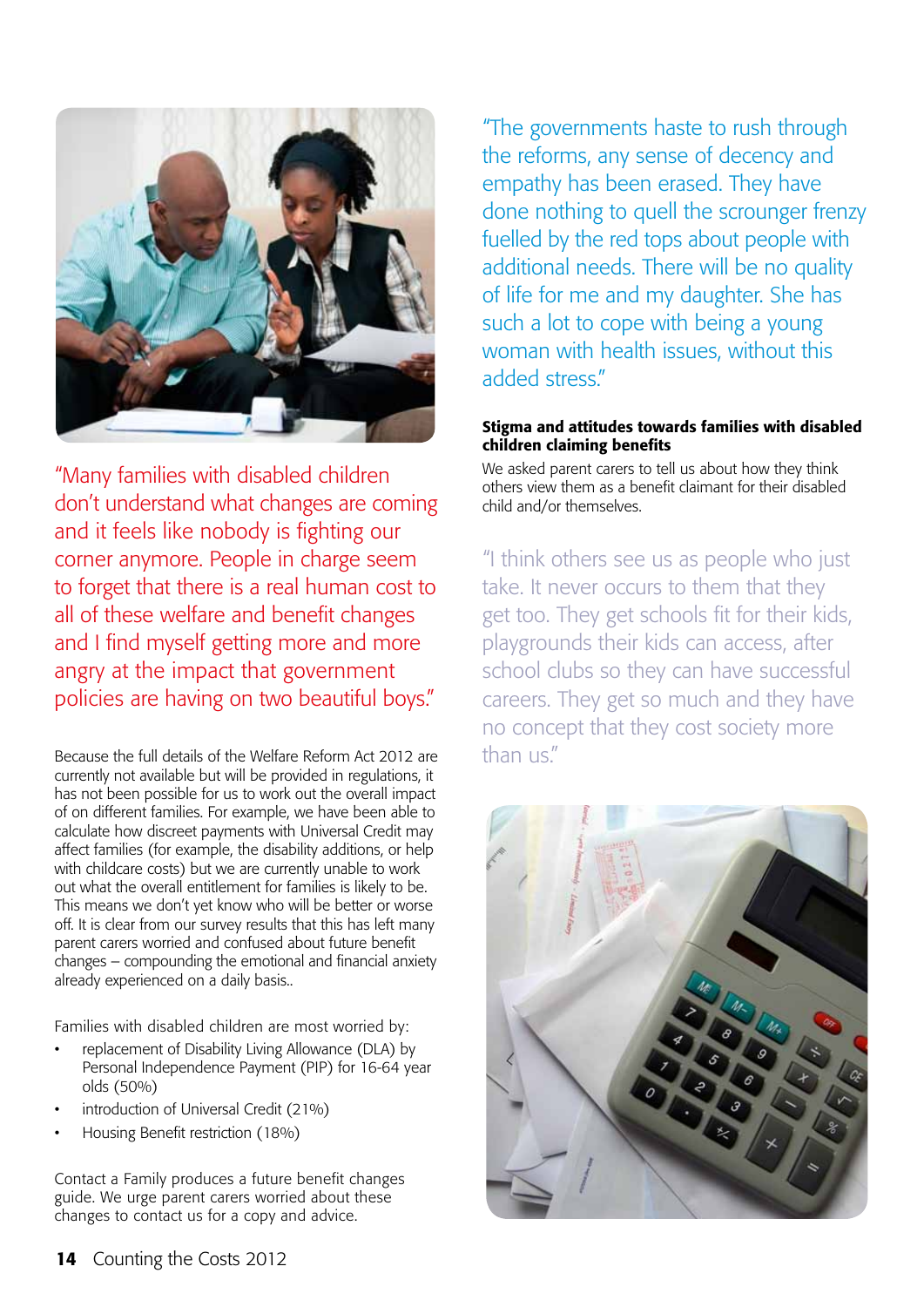In general, there were distinct positive and negative perceptions. Overall parent carers felt that close family and friends understood the financial implications of raising a child with a disability and were happy for the family to receive benefits. There was a repeated thread where close family and friends recognised that carers allowance should pay more in order to support the family better. However, perceptions are negative outside the close family circle.

#### *Verbal discrimination*

Parent carers constantly referred to negative verbal discrimination such as scrounger, scum, lazy, work-shy, cheating the system. They are experiencing this from neighbours but also from jobcentre and local authority staff.

They felt that the negative judgments they experience are rooted in a lack of understanding of what daily life and extra costs are involved in raising disabled children. They also feel that recent media and government messages have increased the level of vitriol against families with disabled children (whether people know they claim benefits or not). In our survey parent carers described incidents of hate crime.

These factors are having direct emotional impacts on families with disabled children– they say they feel like outsiders, low in society, and second class citizens. Many feel ashamed and afraid of admitting they claim benefits. Some said they don't claim benefits because of the intense negative stigma attached.

#### *Negative perceptions*

Many felt that claiming benefits for a disabled child puts them into the same cohort as being judged as those that are unwilling to work, live off the state and are dependent on welfare.

Others felt that public perception of families with disabled children is one of being well off or making money out of their child's disability. Often, families with disabled children referred to struggling along on benefits and yet were perceived as getting a lot for nothing. Some also said that their Motorability cars were frowned upon by others and seen as a perk.

"Families are saving the state an absolute fortune, but the government is cutting back further. People are getting further and further into debt and the government doesn't understand that they are shifting the problem from one place to another, they are not getting rid of it."



"A few months ago I was on a bus with my son who has cerebral palsy. A woman got on and looked at Owen's wheelchair and demanded to know how much I had to bribe the NHS to get a wheelchair like that! Another time a bus driver actually told me that he wished we were in Nazi Germany where people like my son wouldn't exist. Extreme incidents like this are fortunately rare but I am hearing more and more similar stories from friends with disabled children. Things are definitely getting worse. There has been a lot more targeting around the whole idea that anyone who claiming disability benefits is essentially lying. It feels like more people than ever now believe that there are millions of people out there claiming disability benefits fraudulently. People now feel they have the right to question you to see if you are one of the 'liars' the media constantly talk about. My son isn't stupid. He knows what people are saying and is starting to understand that he is different and asks me why people behave towards him in the way they do."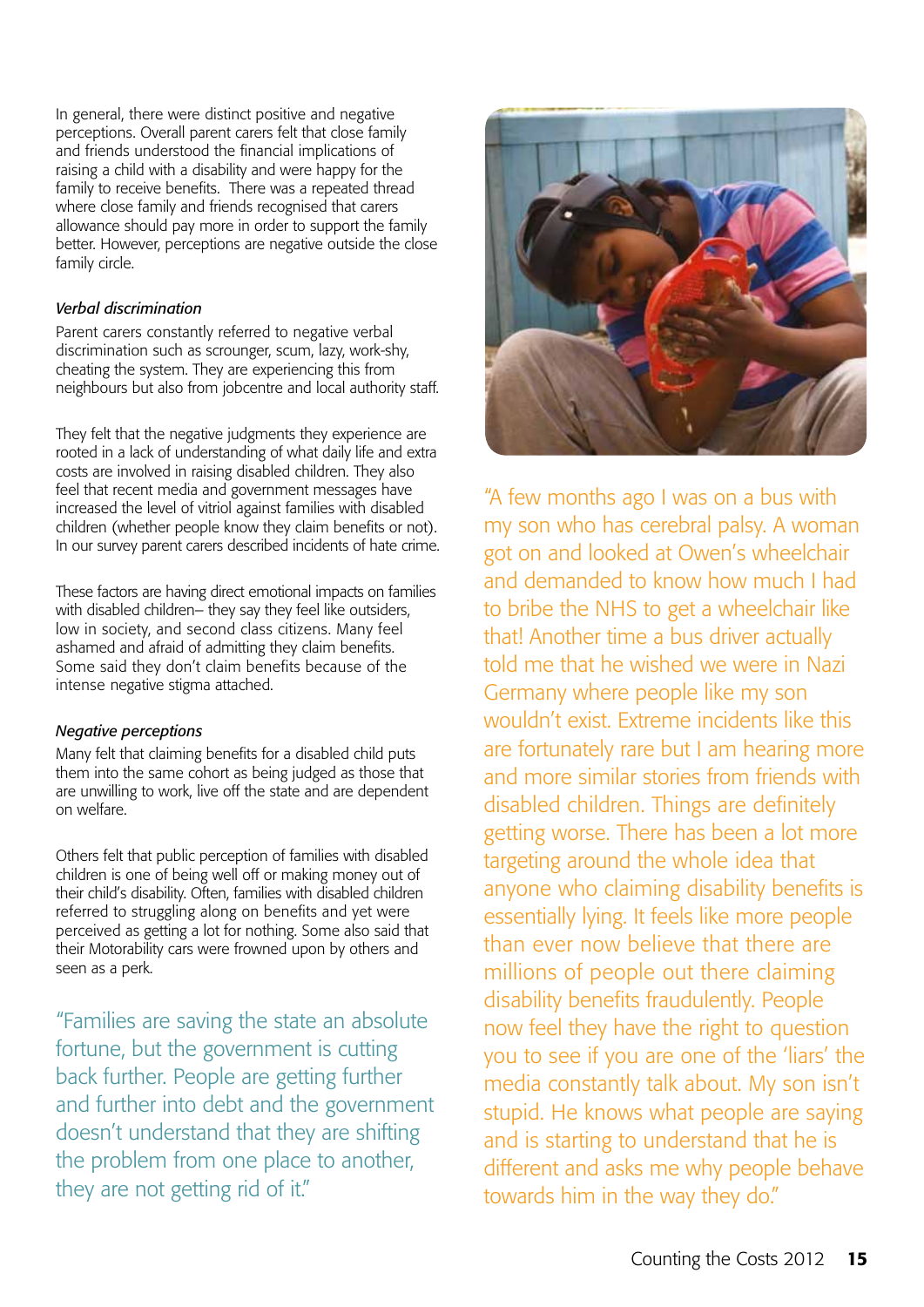

#### *Having to justify themselves and being 'disabled enough'*

Parents of children with autism or learning disabilities that are less visible disabilities referred to being particularly misunderstood by society. They felt that unless a child uses a wheelchair or has a physical disability, they not only experienced difficulties in claiming benefits, but are judged negatively for claiming and capitalising on their child's diagnosis. Many families with disabled children want others to understand, to "walk in my shoes for a few days" and see what life is really like, and what it really costs.

Some spoke about how they often have to justify themselves in society for claiming benefits.This they felt is directly related to the perceptions that benefits claimants are seen as scrounging off society.

"All this talk being dependency on welfare is really upsetting and hurtful to those caring for disabled children. But it's the wrong way round; it's the state that is dependent on us carers."

A lot of families with disabled chidlren talk about how Carer's Allowance is highly misunderstood by others, and that people do not understand that they are unable to work due to caring responsibilities, and that it is not a case of not wanting to work.

#### Going without days out means more isolation

- 86% of families with disabled children are going without leisure and days out. This is up from 75% in 2010.
- 77% are going without holidays.

Families with disabled children are often more isolated then other families and a lack of money is one of the main causes<sup>12</sup>. There has been a dramatic jump of 38% since we first conducted *Counting the Cost*, in 2008, of families with disabled children going without days out and leisure activities.

"I hate having to live in a permanent state of stress worrying if I'm going to get through the weeks. My son is also becoming more and more isolated as I don't have the cash to take him out to experience the world around him."

Leisure and days out for a family with a disabled child are often basic activities, such as swimming or going to the local park that other families would take for granted.

Disabled children and young people consistently say that leisure, play and holidays are the most important missing element in their lives . Parents strive to make opportunities for their disabled children to participate in leisure activities but are faced with many barriers including affordability and inaccessible facilities<sup>13</sup>.

<sup>12</sup> *Forgotten Families*, Contact a Family 2011 13 *Everybody Here?,* Contact a Family 2002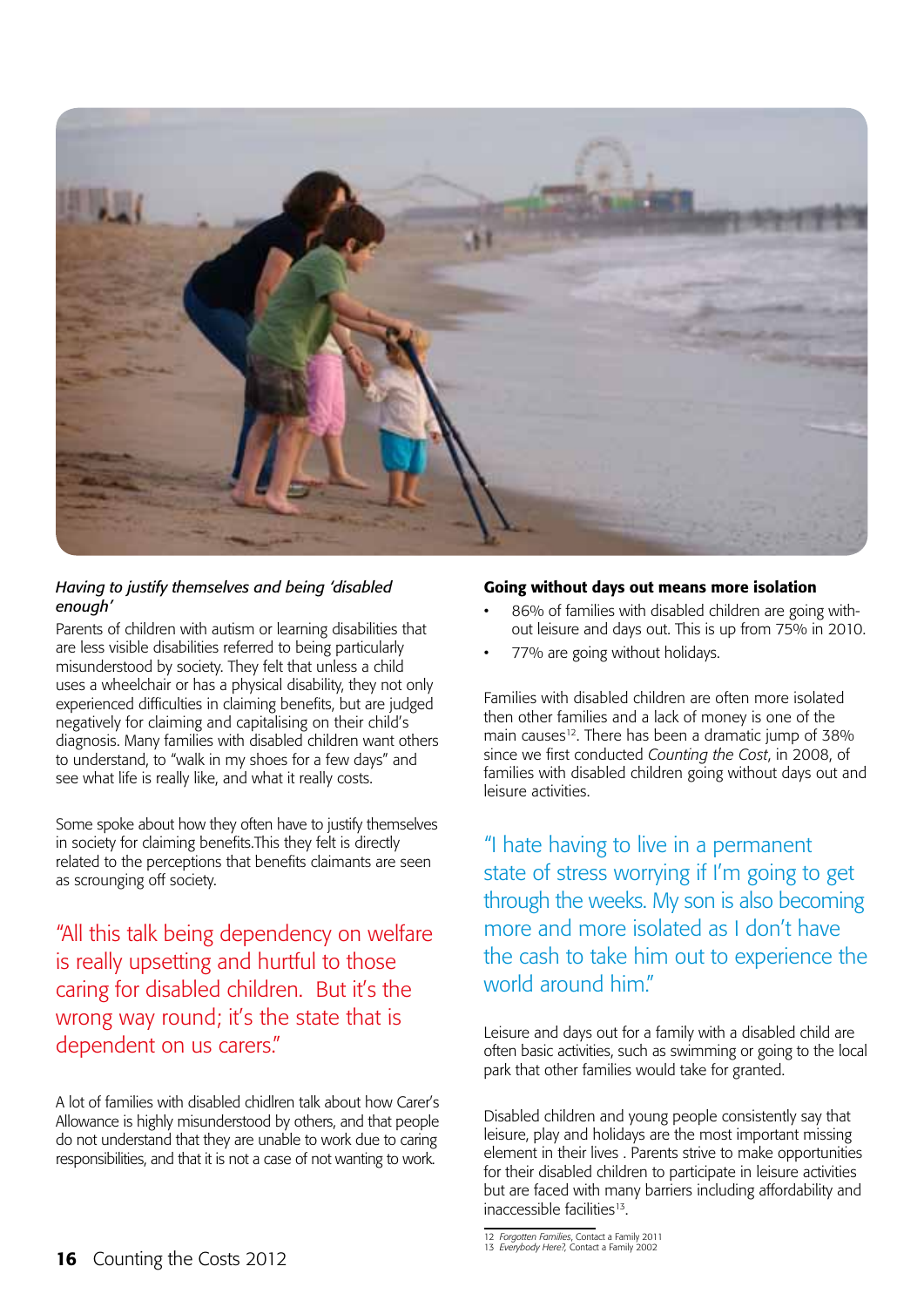When asked about making further cuts to days out, parent carers often cited that this would really stop any form of joy in their children's lives. It would have a direct impact on isolation and emotional wellbeing for the whole family.

Contact a Family is calling on local councils to offer a single assessment process that considers the financial wellbeing of the whole family, including a parent's ability to care and continue to provide care and access to work and leisure opportunities.

#### Charity grants help towards costs

Only 36% of families with disabled children have applied for a charity grant in the last year. Organisations like the Family Fund provide grants to help make life easier and more enjoyable for disabled children and their families. The majority of applicants (85%) that responded to our survey were successful in getting a grant. Many (42%) used the grant for specialist equipment or adaptations such as wheelchairs, car seats and beds. Others used the financial help to put towards a holiday (38%) or days out (23%) to help reduce their isolation.

More families with disabled children need to know about this vital source of financial support.

Contact a Family is calling on all frontline professionals (such as GPs, health visitor and teachers)to proactively signpost families with disabled children to sources of financial support such as charity grants.

Information on charity grants is one of the most common enquiries Contact a Family gets to our helpline, but we and other voluntary sector organisations need to work even harder to reach out to more families so we can help them access this type of support.

#### Working and Childcare

It is widely acknowledged that families with disabled children face additional barriers to work $14$ . Our survey results show that 74% of respondents indicated that someone in their family was in paid employment. However, only 17% use paid childcare, and when asked how much they paid per hour, this ranged from £2.50 to £20.

Some families with disabled children that responded to our survey are worried that welfare reforms will mean they are forced into going back to work and expressed doubt about being able to find employment suitable to fit in with caring responsibilities. We welcome the government's



commitment to make work pay through the introduction of the Universal Credit. We think it's important, however, that parent carers are not forced into work and their caring contributions are recognised across the benefits system, in the workplace and society as a whole.

#### Contact a Family would like the government to set out how the Universal Credit will provide additional help to working families with disabled children by:

- a carer's addition paid via the Universal Credit to working carers engaged in significant amounts of care is not restricted to entitlement based on earnings or hours worked (thereby removing the link to Carer's Allowance).
- a £20 per week enhancement in the earnings disregard for families with a disabled child. The amount of earnings ignored in calculating Universal Credit should be £20 per week (£1040 pa) higher than for a family in identical circumstances without a disabled child.
- recognition of the higher costs of childcare for disabled children via Universal Credit (for example, by covering at least 90 per cent of childcare costs for disabled children with an aspiration to increase this to 100 per cent as the economy improves)

The Government has said that people with 'regular and substantial' caring responsibilities will not have to look for work under Universal Credit, but this definition isn't clear as it is undefined. It is essential that carers keep their current protection from being forced to look for work. We call on the Government to clarify the definition of 'regular and substantial care'.

<sup>14</sup> *Breaking Down Barriers* (Every Disabled Child Matters 2011).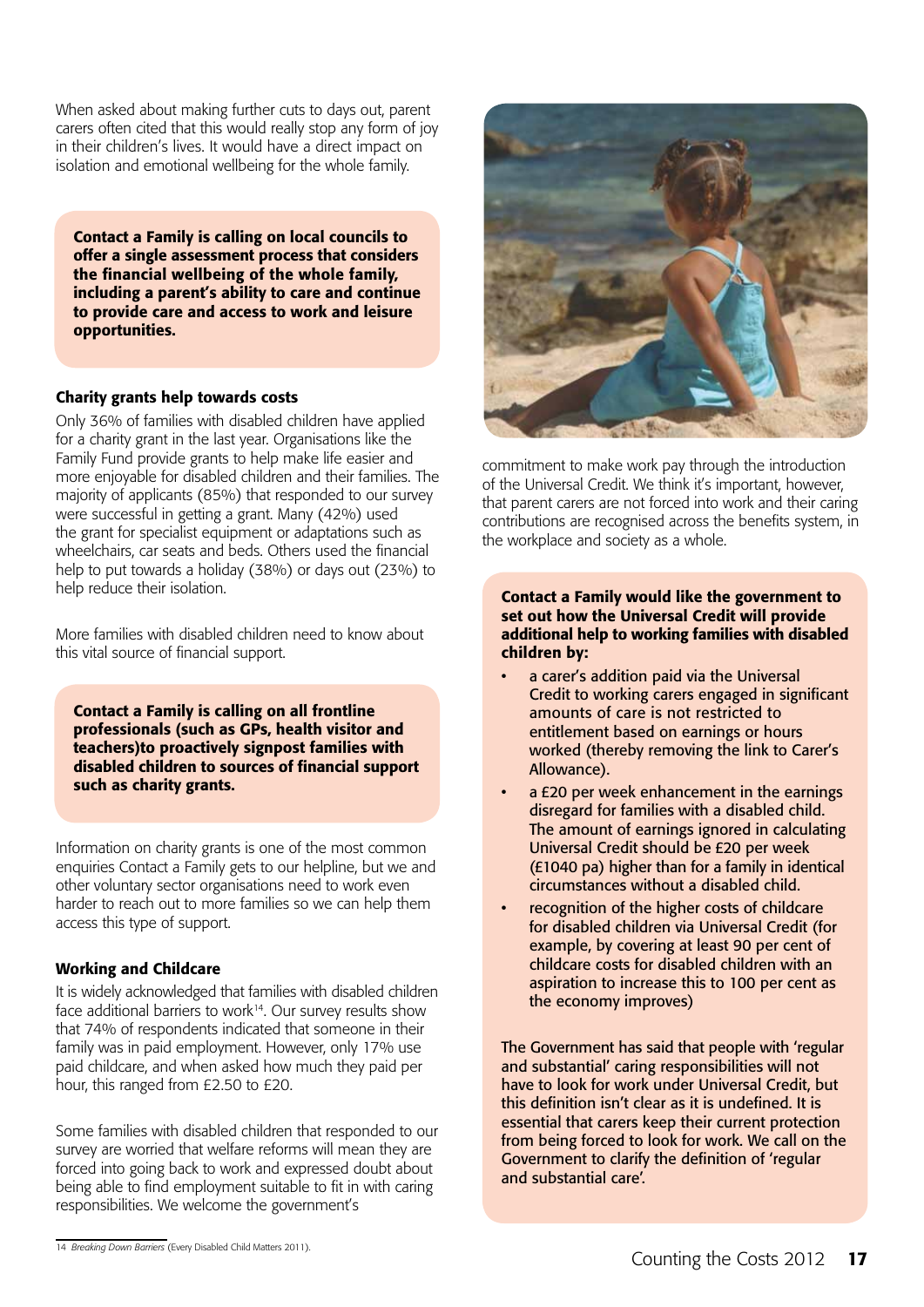Most parent carers find caring has an adverse impact on their own employment. Research shows that parent carers who care for 20 hours or more each week and who are also in paid work are more likely to work in low-paid jobs, are considerably less likely to be in managerial or senior positions, and are more likely to be in jobs very close to where they live<sup>15</sup>.

"Being a carer is TOUGH! Exhausting and living with disability is SO much harder than anyone can imagine! Many of the companies don't understand what a CARER is! We just want them to make a few adjustments then they'll have a committed worker for life…"

Contact a family is calling on businesses and employers to provide greater flexible working to ensure parent carers have a real choice of combining work and caring.

- We urge businesses and employers to introduce flexible working from the start of employment for carers.
- Employers can also advertise posts as flexible working, and where appropriate, discuss flexible working options at interview stage. Extending the right to request flexible working to all employees would reduce stigma and improve attitudes towards parents with caring responsibilities.

Evidence shows these flexibilities can reduce staff turnover and absences, thereby cutting employment costs. The evidence from employers themselves shows that it is rarely abused and increases loyalty and commitment<sup>16</sup>.

Contact a Family is also calling on all childcare providers across the private and voluntary sector to continue to improve the inclusiveness of their settings so more disabled children can participate and their parents can work.

16 www.employersforcarers.org/business-case

# Conclusion

*Counting the Costs 2012* shows the majority of families with disabled children continue to live under enormous financial pressure. Going without essentials and being forced to borrow money to buy food, heating and clothes is not something new created by austerity measures but an ongoing struggle.

Most are reliant on benefits but against the odds juggle work and huge caring responsibilities. This they get little recognition for; indeed many are facing great negativity associated with claiming benefits leveled at them in a personal way by others but also through negative media and government messaging.

Families with disabled children are already worn out worrying about money and now face the additional burden of cuts to their benefits. Many see this as another form of discrimination, on top of the practical and emotional challenges of raising disabled children. *Counting the Cost 2012* shows many are fearful for the future especially as changes to different benefits will have a cumulative effect on many households.

Previous *Counting the Costs* surveys showed that families with disabled children find the benefits system complex and difficult to navigate and Contact a Family welcomes the Government's determination to create a benefit system that is simpler, easier to understand, and with greater incentives for those who are able to work. However, the need to reduce the budget deficit has left many families with disabled children feeling the government is unfairly targeting cuts on them.



<sup>15</sup> *Managing more than Most* (ACE National led by Carers UK 2006)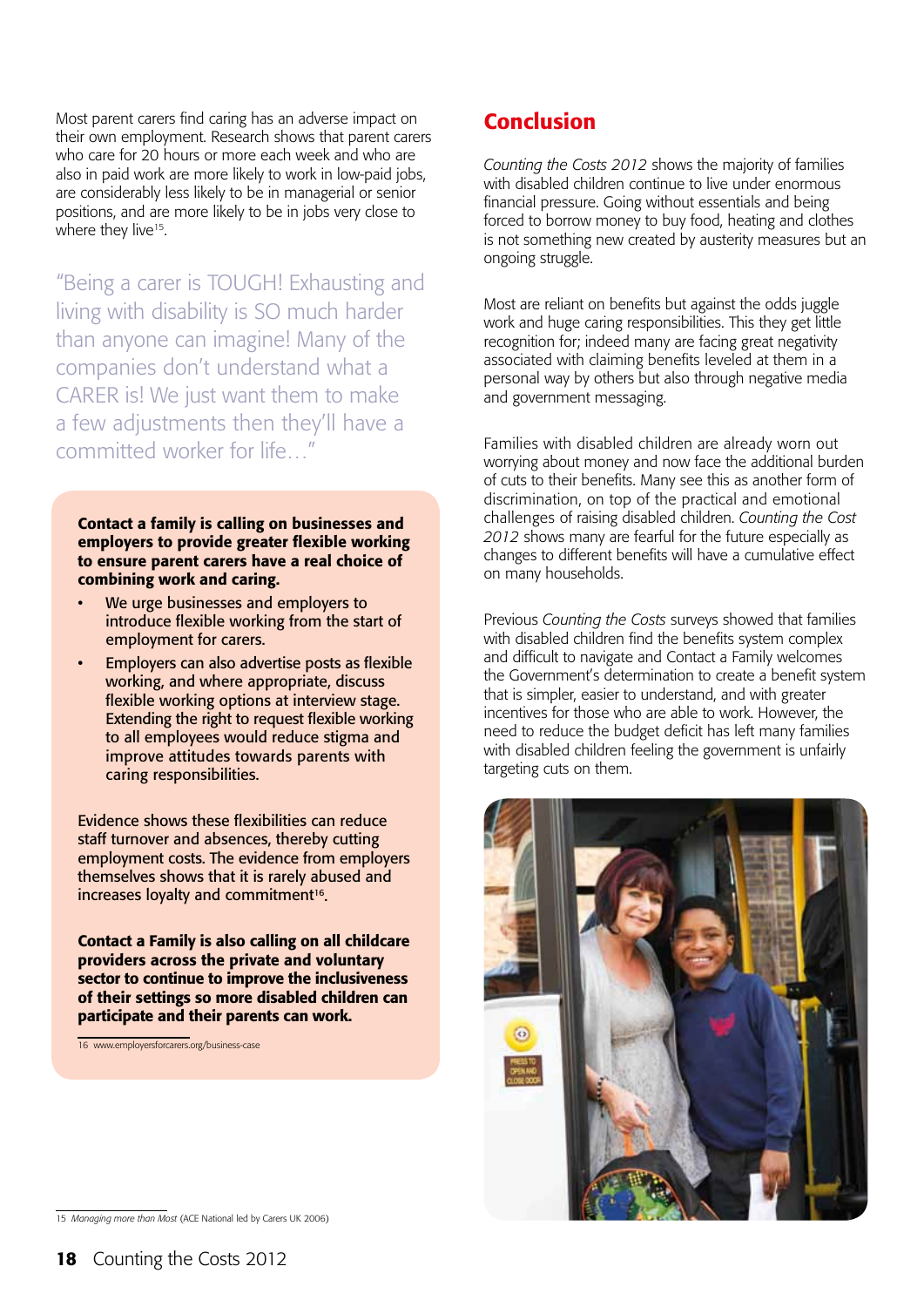The Government's proposal to halve the basic disability addition paid in respect of a disabled child via the Universal Credit is almost certain to add to the financial hardship already experience by families with disabled children.

"I am furious that the Welfare Reforms and the lack of resources at local authority level have left families with disabled children fighting each other - all of us desperate for what money there is left."

Recently, the government took the much-welcomed opportunity to exempt many carers from a change to working tax credits (WTC) 16 to 24 hours rule, due to their substantial caring responsibilities.

"Thank you so very much for this exciting news, we would have been pushed even further into poverty, as we already really struggle to survive. I feel that a huge financial weight has just lifted from my shoulders and I'll be able to sleep better without the need to worry about the future as a family."

Lesley, mother of Bailey who has a range of disabilities on hearing about WTC exemption for carers

We urge the government to take the opportunity through welfare reform regulations to protect financial support for all families with disabled children.